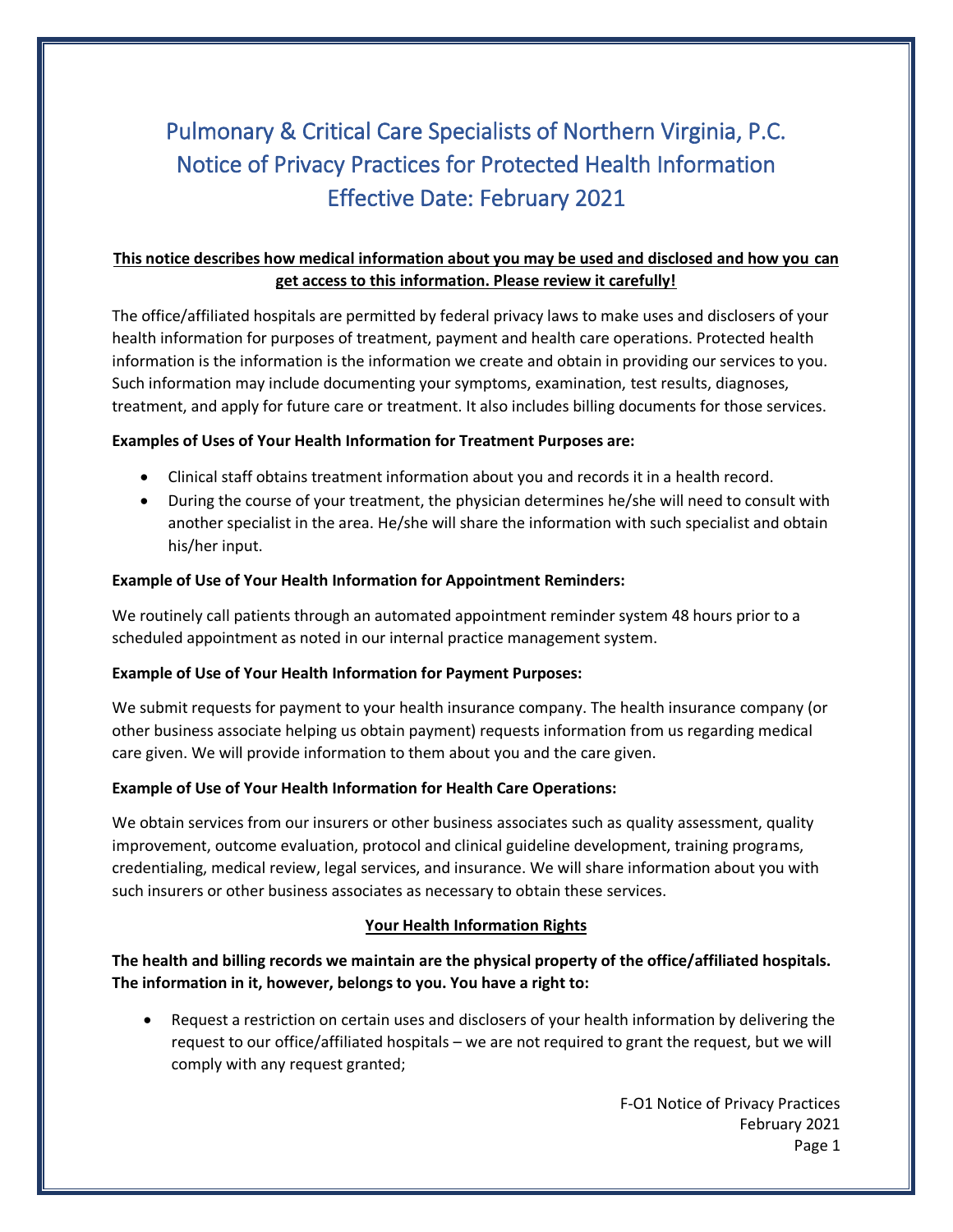- Request a restriction on disclosures of medical information to a health plan for purposes of carrying out payment or health care operations and is not for purposes of carrying out treatment; and the PHI pertains solely to a health care service for which the provider has been paid out of pocket in full – we must comply with this request;
- Obtain a paper copy of the current Notice of Privacy Practices for Protected Health Information ("Notice") by making a request at our office/affiliated hospitals;
- Request that you be allowed to inspect and copy your health record and billing records you may exercise this right by delivering the request to our office/affiliated hospitals;
- Appeal a denial of access to your protected health information, except in certain circumstances;
- Request that your health care record be amended to correct incomplete or incorrect information by delivering a request to our office/affiliated hospitals. We may deny your request if you ask us to amend information that:
	- $\circ$  Was not created by us, unless the person or entity that created the information is no longer available to make the amendment;
	- $\circ$  Is not part of the health information kept by or for the office/affiliated hospitals;
	- $\circ$  Is not part of the information that you would be permitted to inspect and copy; or,
	- o Is accurate and complete.

If your request is denied, you will be informed of the reason for the denial and will have an opportunity to submit a statement of disagreement to be maintained with your records;

- Request that communication of your health information be made by alternative means or at an alternative location by delivering the request in writing to our office/affiliated hospitals;
- Obtain an accounting of disclosures of your health information as required to be maintained by law by delivering a request to our office/affiliated hospitals. An accounting will not include uses and disclosures of information for treatment, payment, or operations; disclosures or uses made to you or made at your request; uses or disclosures made pursuant to an authorization signed by you; uses or disclosures made in a facility directory or to family members or friends relevant to that person's involvement in your care or in payment for such care; or, uses or disclosures to notify family or others responsible for your care of your location, condition, or your death.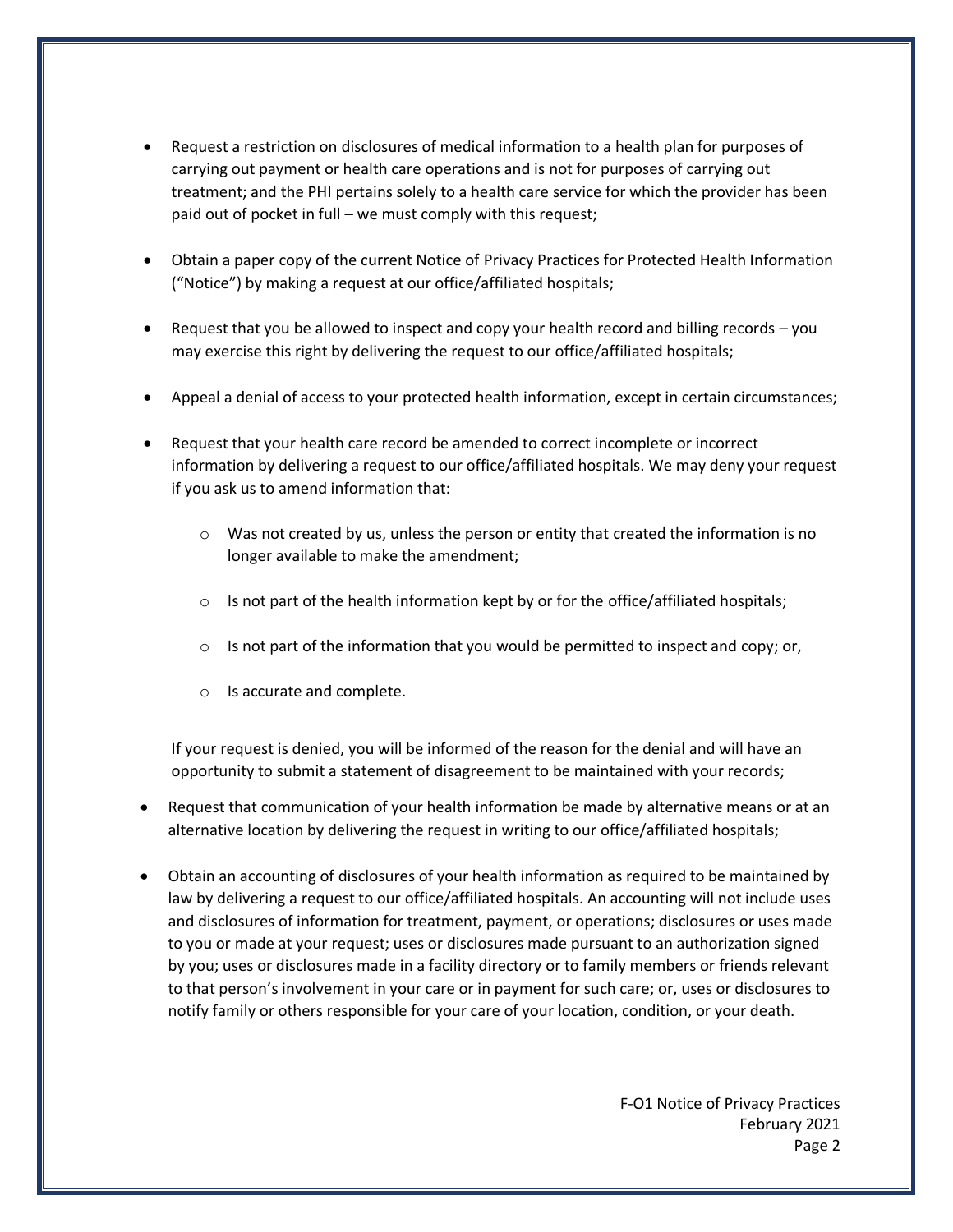• Revoke authorizations that you made previously to use or disclose information by delivering a written revocation to our office/affiliated hospitals, except to the extent information or action has already been taken.

If you want to exercise any of the above rights, please contact our Practice Administrator at (703) 391- 8833 or our Medical Records Coordinator at (703) 712-8999 or at our physical location of 3650 Joseph Siewick Drive, Suite 110, Fairfax, VA 22033, in person or in writing, during regular business hours. [S]he will inform you of the steps that need to be taken to exercise your rights.

## **Our Responsibilities**

## **The office/affiliated hospitals are required to:**

- Maintain the privacy of your health information as required by law;
- Provide you with a notice as to our duties and privacy practices as to the information we collect and maintain about you;
- Abide by the terms of this Notice;
- Accommodate your reasonable requests regarding methods to communicate health information with you.

We reserve the right to amend, change, or eliminate provisions in our privacy practices and access practices and to enact new provision regarding the protected health information we maintain. If our information practices change, we will amend our Notice. You are entitled to receive a revised copy of the Notice by calling and requesting a copy of our "Notice" or by visiting out office and picking up a copy.

## **To Request Information or File a Complaint**

If you have questions, would like additional information, or want to report a problem regarding the handling of your information, you may contact our Practice Administrator at (703) 391-8833.

Additionally, if you believe your privacy rights have been violated, you may file a written complaint at our office by delivering the written complaint to Practice Administrator, 3650 Joseph Siewick Drive, Suite 110, Fairfax, VA 22033. You may also file a complaint by mailing it to the Secretary of Health & Human Services, 200 Independence Avenue SW, Washington, D.C. 20201.

- We cannot, and will not, require you to waive the right to file a complaint with the Secretary of Health & Human Services (HHS) as a condition of receiving treatment from the office/affiliated hospitals.
- We cannot, and will not, retaliate against you for filing a complaint with the Secretary of Health & Human Services.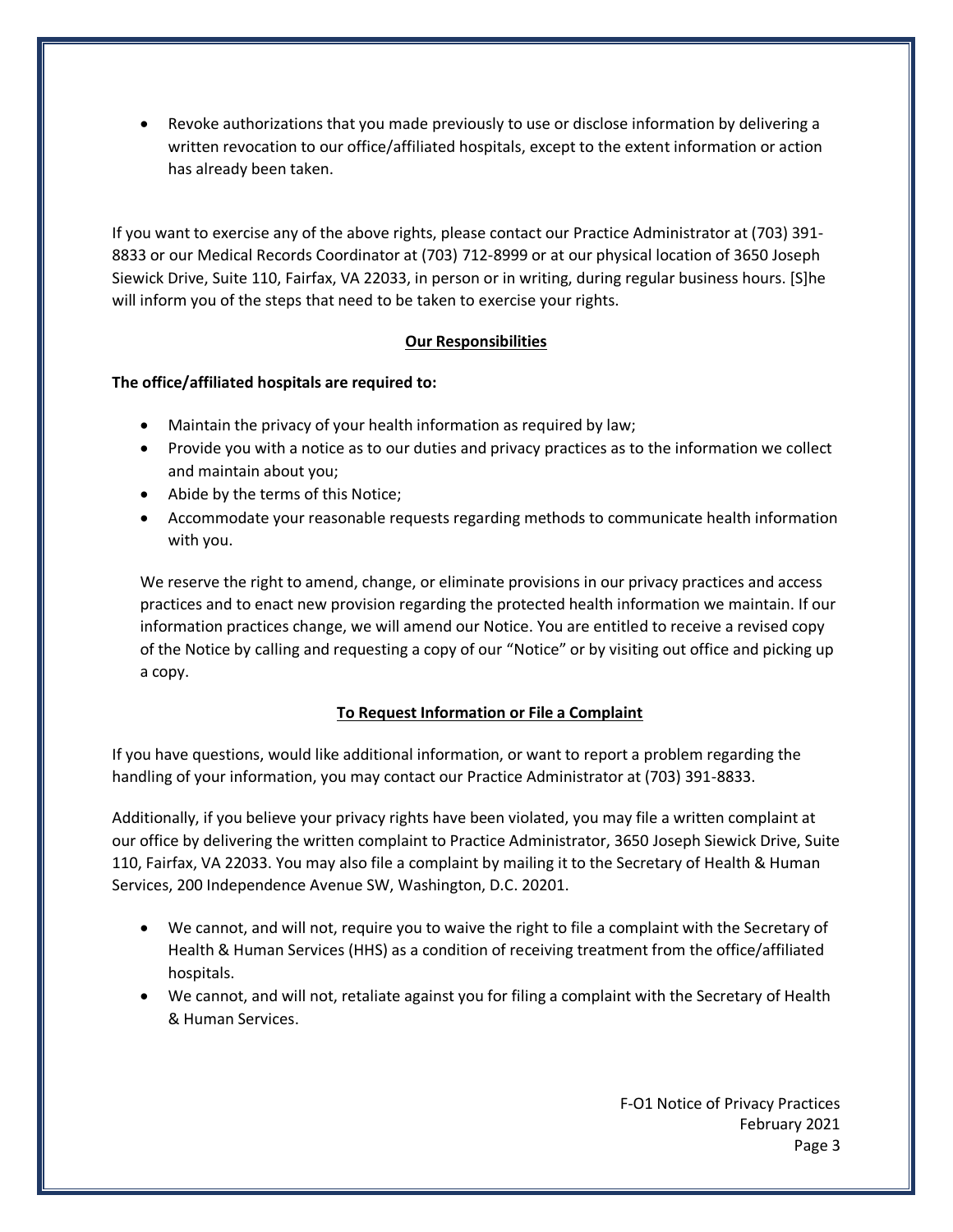#### **Other Disclosures and Uses**

#### **Directory**

**Affiliated Hospitals Only:** Unless you notify us that you object, we will use and disclose your name, location, general condition, and religious affiliation in a hospital directory. This information may be provided to members of clergy and, except for religious affiliation, to other people who ask for you by name.

#### **Communication with Family**

Using our best judgment, we may disclose to a family member, other relative, close personal friend, or any other person you identify, health information relevant to that person's involvement in your care or in payment for such care if you do not object or in an emergency.

#### **Notification**

Unless you object, we may use or disclose your protected health information to notify, or assist in notifying, a family member, personal representative, or other person responsible for your care, about your location, and about your general condition, or your death.

#### **Research**

We may disclose information to researchers when their research has been approved by an institutional review board that has reviewed the research proposal and established protocols to ensure the privacy of your protected health information.

#### **Disaster Relief**

We may use and disclose your protected health information to assist in disaster relief efforts.

## **Organ Procurement Organizations**

Consistent with applicable law, we may disclose you protected health information to organ procurement organizations or other entities engaged in the procurement, banking, or transplanting of organs for the purpose of tissue donation and transplant.

#### **Food and Drug Administration (FDA)**

We may disclose to the FDA your protected health information relating to adverse events with respect to food, supplements, products and product defects, or post-marketing surveillance information to enable product recalls, repairs, or replacements.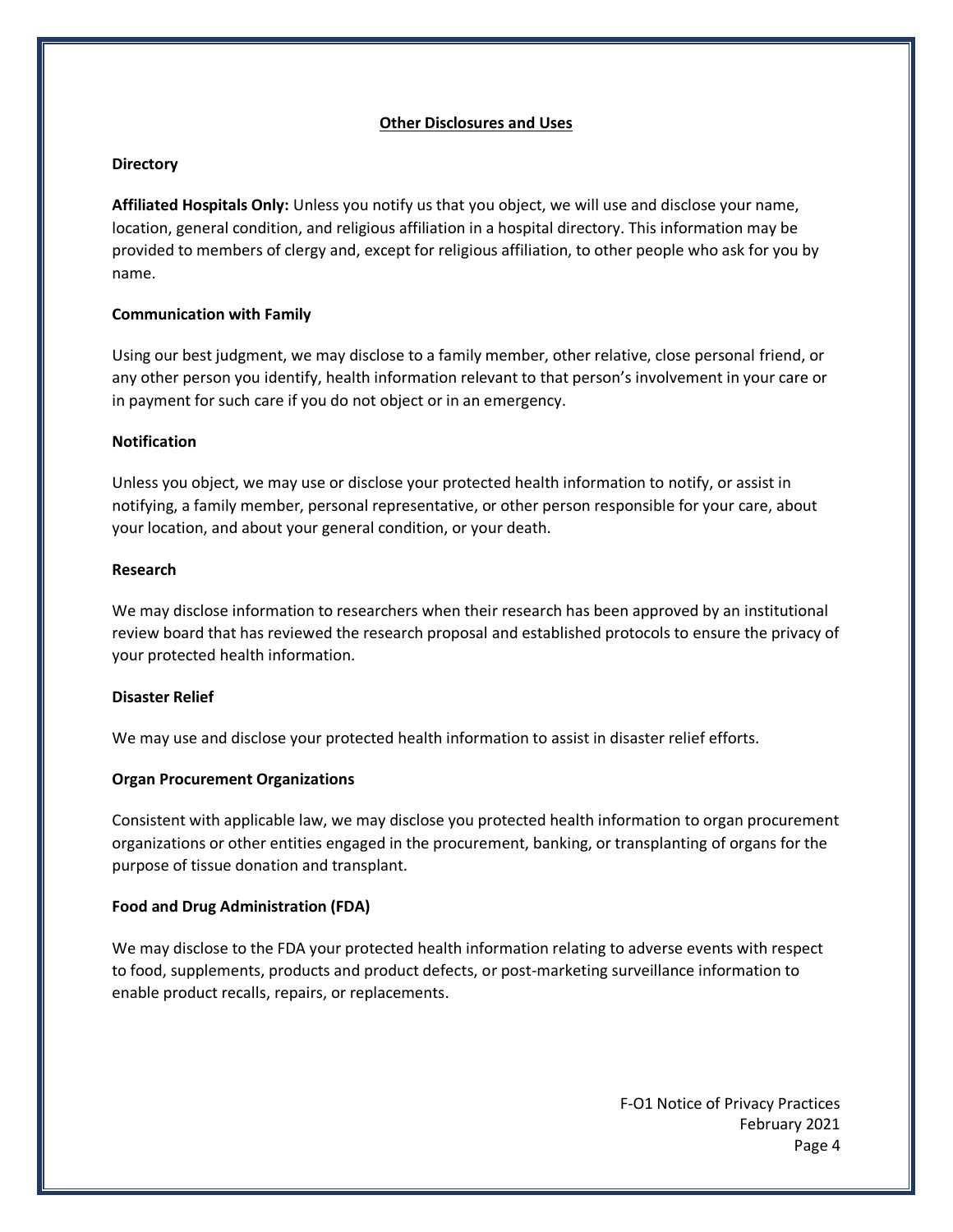#### **Workers Compensation/Automobile Insurance**

If you are seeking compensation through Workers Compensation, we may disclose your protected health information to the extent necessary to comply with laws relating to Workers Compensation. If you are seeking compensation through your Automobile Insurance, we may disclose your protected health information to the extent necessary to comply with accident related information to process your claim.

### **Public Health**

As authorized by law, we may disclose you protected health information to public health or legal authorities charged with preventing or controlling disease, injury, or disability; to report reactions to medications or problems with products; to notify people of recalls; to notify a person who may have been exposed to a disease or who is at risk for contracting or spreading a disease or condition.

#### **Abuse & Neglect**

We may disclose your protected health information to public authorities as allowed by law to report abuse or neglect.

#### **Employers**

We may release health information about you to your employer if we provide health care services to you at the request of your employer, and the health care services are provided either to conduct an evaluation relating to medical surveillance of the workplace or to evaluate whether you have a workrelated illness or injury. In such circumstances, we will give you written notice of such release of information to your employer. Any other disclosures to your employer will be made only if you execute a specific authorization for the release of that information to your employer.

#### **Correctional Institutions**

If you are an inmate of a correctional institution, we may disclose to the institution or its agents the protected health information necessary for your health and the health and safety of other individuals.

## **Law Enforcement**

We may disclose your protected health information for law enforcement purposes as required by law, such as when required by a court order, or in cases involving felony prosecution, or to the extent an individual is in the custody of law enforcement.

#### **Health Oversight**

Federal law allows us to release your protected health information to appropriate health oversight agencies or for health oversight activities.